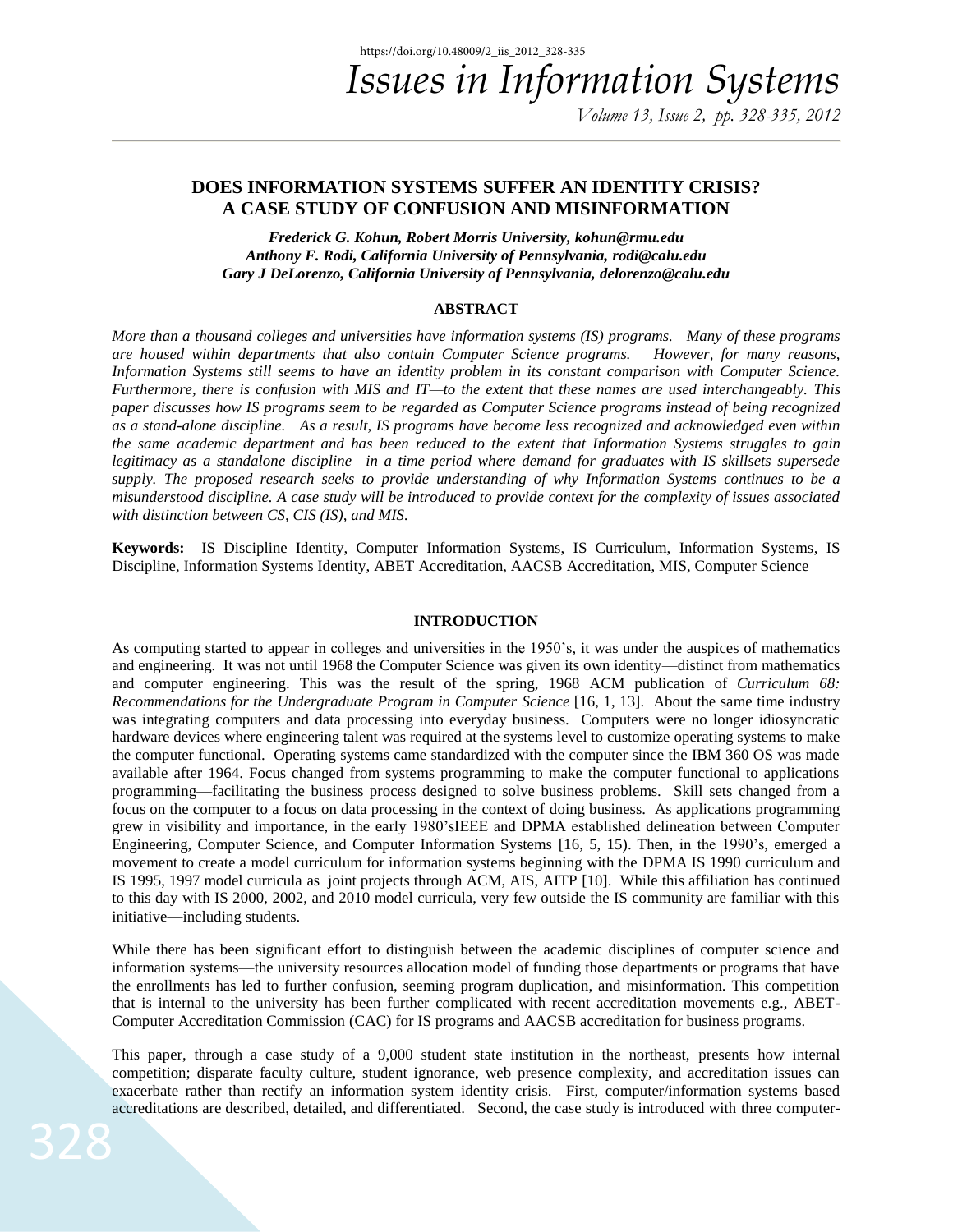based programs at a northeastern public university is described, detailed, and differentiated. Third, strategic issues of organizational consolidation and location with regards to best fit for students and faculty are discussed. Finally, a recommendation is made as to a possible solution to establishing a standalone identity for information systems can evolve.

### **ACCREDITATIONS: ABET-CAC COMPUTER SCIENCE, ABET-CAC INFORMATION SYSTEMS AND AACSB-MANAGEMENT INFORMATION SYSTEMS**

Inherent confusion over a particular identity for information systems has emerged over the past 20 years due to a lack of professional consensus. Hardware and software developers have historically drawn from the computer science arena to satisfy technical programming problems such as speed, memory requirements, security, and cost considerations. Business process application developers and service providers have likewise been drawn to technical expertise coupled with business process understanding and/or experience. The application developers frequently prefer good business process skills over technical skills arguing that it is more difficult to teach business understanding that to enhance an employee's basic technical skills with corporate specific skill sets. However, with the development of academic professional accreditation and associated curricular requirements—there has been movement to a better delineation of skill set expectations associated with degree programs.

There has been significant research written on programs with ABET-CAC, AACSB and, in some cases, both accreditations [7, 9, 11]. Each accrediting body has specific guidelines for curricular course inclusions. For instance, ABET-CAC computer science focuses on mathematics and programming. ABET-CAC information systems focuses on a common body of knowledge that includes over 39 credits in programming, systems analysis, database, security, project management and operating systems—along with an " information systems environment" i.e., 15 or so credits in business. Meanwhile AASCB focuses on the business common body of knowledge (management, marketing accounting, finance, organizational behavior, strategic planning, etc.) plus an area of concentration like MIS. The MIS concentration is typically less than 30 credits—limited, for the most part to first level IS courses with little emphasis on programming.

ABET computer science curricula best serves systems programming needs—the development of tools and platforms. Efficiency, speed, memory management, compatibility standards, and security with respect to hardware and software are the focus. ABET information systems curricula focus on application development with existing tools and programming languages; interfacing applications between platforms, databases, and networks; designing and developing applications to work in a variety of environments i.e., enterprise, desktop, web, mobile. The design, development, implementation, and maintenance of business applications are the focus. AACSB-MIS programs focus on business analysis—using technology to be integrated in the business process to lower cost and/or to develop competitive or strategic advantage. The focus is on the business process.

While the three academic accreditations are distinctly different, a lack of professional consensus and/or ignorance of the CS, IS and MIS differentials leads to confusion for both students and employers. The relative interchangeable usage of CS, IS, MIS and Information Technology (IT) by employers and students alike is an indicator of the mainstream confusion and inevitable misinformation that surrounds computing in the academic world as well as the business world. Bacon and Fitzgerald [3], state that Information Systems faces an identity crisis and fights to gain recognition as a distinct discipline. Benbasat and Zmud [4] add by stating, "After 30 years, insufficient progress has been made in establishing a collective identity." To most of the world information systems is inherently a computer focused profession—hence the confusion and association with computer science. Topi, et. al. [6], argue that Information Systems, as an academic field of study, exists under a variety of different names that reflect different historical developments of the discipline. While the accreditation process, particularly in the ABET world, has sought to establish individual guidelines that separate and distinguish computer science from information systems and information technology—this world is a closed world limited to those directly associated with their respective discipline that is, for the most part, unknown to others –a "discipline *siloization.*"

The following case illustrates how a particular academic environment with three distinct programs because of "discipline isolation" yields confusion and identity ambiguity.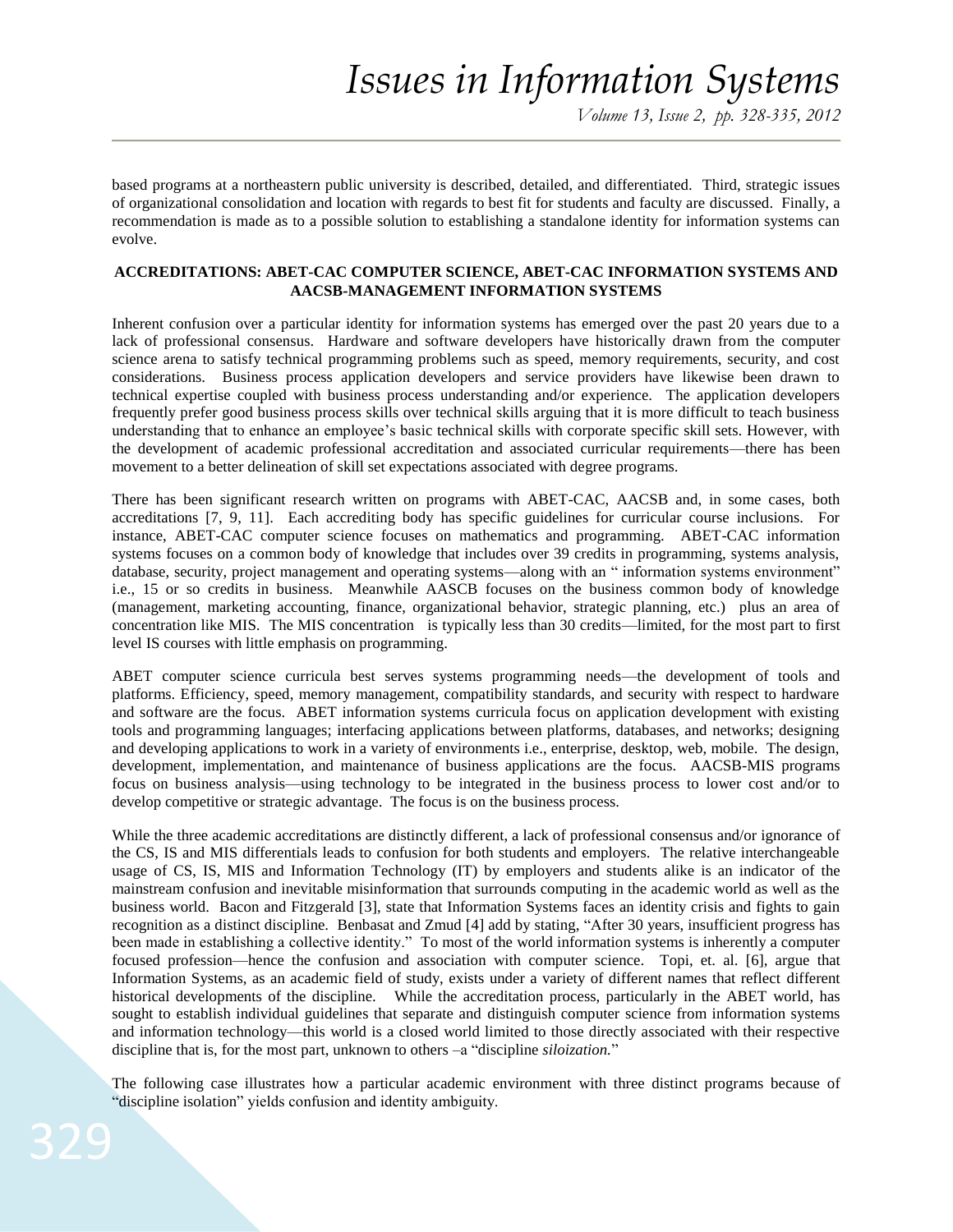## **THE THREE COMPUTER BASED PROGRAMS COMPUTER SCIENCE PROGRAM**

Computer Science (CS) appears to be the most recognized and respected of the three degrees, with the other two being Computer Information Systems and Management Information Systems. With programming and mathematics as the core of the degree, it is very focused and the least flexible of the programs. In comparison to CIS and MIS, the CS curriculum involves courses such as Algorithms, Java, C programming, Data Structures, Computer Architecture and other technical courses. In addition, there are 12 additional credits relating to science, while the math requirements include Calculus I, II, III, Linear Algebra I, II, and other related math courses. It is important to note that there is no business or business related courses required in this program. The mission statement emphasizes the goal of producing successful computer scientists who will remain current in their field while performing ethically and professionally in their field. Table 1 listed below details the mission statement and course curriculum for Computer Science.

### **Table 1** Computer Science

### **Computer Science Mission Statement**

The mission of the computer science program is to provide students with a high quality, well-rounded education that meets the needs of the Commonwealth. This high quality program focuses on three objectives:

- To produce graduates who will be successful computer scientists in industry and graduate school;
- To produce graduates who will remain current in their field as life long learners; and
- To produce graduates who will perform ethically and professionally in industry and society.

| <b>Computer Science Program Courses</b>  |                                                       |  |
|------------------------------------------|-------------------------------------------------------|--|
| Problem Solving & Programming Constructs | Language Translation                                  |  |
| Computer Programming I                   | Language Theory                                       |  |
| Object-Oriented Programming              | Computer Science special Topics                       |  |
| Programming with Visual Basic            | Senior Project Part I                                 |  |
| Logic & Switching Theory                 | Senior Project Part II                                |  |
| <b>COBOL</b>                             |                                                       |  |
| <b>FORTRAN</b>                           |                                                       |  |
| <b>Assembly Programming</b>              | Courses in Mathematics & Natural Science (30 credits) |  |
| Data Structures                          | <b>Discrete Mathematical Structures</b>               |  |
| Java                                     | <b>Statistics</b>                                     |  |
| <b>Algorithms Analysis</b>               | Calculus I                                            |  |
| <b>Computer Architecture</b>             | Calculus II                                           |  |
| <b>Operating Systems</b>                 | Calculus III                                          |  |
| Computer Science Internship              | Linear Algebra I                                      |  |
| Artificial Intelligence                  | Linear Algebra II                                     |  |
| <b>Numerical Analysis</b>                |                                                       |  |
| Programming Language Structures          | 12 credits of Science                                 |  |

## **COMPUTER INFORMATION SYSTEMS**

Computer Information Systems program at the case study school is characterized by its blended technical and business orientation. In contrast with Computer Sciences, there is less emphasis on mathematics and science with less programming courses. The focus of the CIS degree is more business application driven with courses such as, Database Management Systems and Design, Database Applications Development, Systems Analysis I and II, Project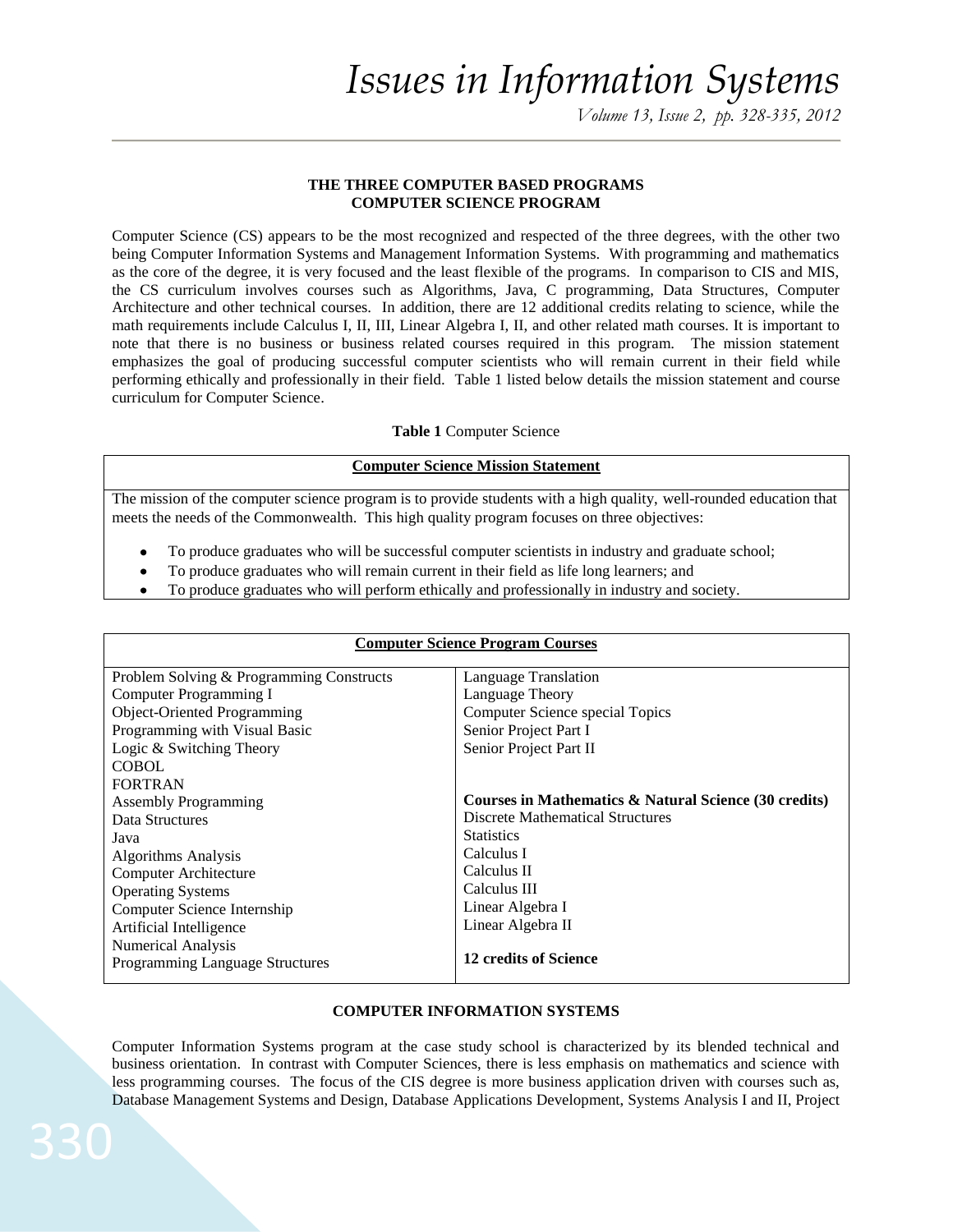*Volume 13, Issue 2, pp. 328-335, 2012*

Management, and Decision Support Systems. The business component of the program includes courses such as Financial Accounting, Microeconomics, Principles of Management, and several business electives. An array of General Education courses rounds out this interdisciplinary degree to produce a multi skilled, multi-dimensional graduate. As noted in their paper, "The Information Systems Identity Crisis: Focusing on High-Visibility and High Impact Research," Agarwal and Lucas (2005) describes the IS discipline as "of vital importance to managers, academics, and business education. However, the IS discipline has experienced great difficulty in establishing itself in business schools and other departments such as information science and computer science programs." In their article "Thirty Years of IS Research: Core Artifacts and Academic Identity, Nevo, Nevo, and Ein-Dor [14], suggest in their findings that "the IS discipline has a central and enduring core … Specifically, our academic identity can be described as the scientific study of the design, development, and management of information technologies, as well as their use by and impact on individuals, groups, and organizations." Table 2 listed below details the mission statement and course curriculum for Computer Information Systems.

#### **Table 2** Computer Information Systems

#### **Mission Statement of Computer Information Systems**

It is the goal of the Computer Information Systems program to produce graduates who:

- Meet their professional goals,
- Continue to be life-long learners and
- Meet their employer or continuing education expectations.

#### **Computer Information Systems Courses**

| <b>CIS Core Courses</b>                                 | <b>Business Courses</b>            |
|---------------------------------------------------------|------------------------------------|
| Intro to Information Systems                            | Intro to Business                  |
| Application Programming I Java)                         | Business Core Elective #1          |
| Application Programming II (Java)                       | Business Core Elective #2          |
| Systems Analysis I (Sophomore Project)                  | <b>Financial Accounting</b>        |
| Database Mgmt Sys & Design                              | <b>Introductory Microeconomics</b> |
| <b>Database Application Development</b>                 | Principles of Management           |
| Web Programming I                                       |                                    |
| <b>CISCO CCNA1</b>                                      | <b>Electives</b>                   |
| Ethical Issues in Computing                             | CIS Related Elective #1            |
| <b>Systems Project Management</b>                       | CIS Related Elective #2            |
| Systems Analysis II (Senior Project I)                  | CIS Related Elective #3            |
| Systems Development & Implementation(Senior Project II) | CIS Related Elective #4            |
| <b>Visual Programming</b>                               |                                    |
|                                                         | Free Elective #1                   |
| <b>Math</b>                                             | Free Elective #2                   |
| Discrete Structures                                     | Free Elective #3                   |
| <b>Statistics (or) Business Statistics</b>              |                                    |
| Calculus I                                              | Natural Science Elective #1        |
|                                                         | Natural Science Elective #2        |
| PSY 100 General Psychology                              |                                    |
|                                                         | Multicultural Awareness Elective   |
| Sci & Tech Writing (or) Honors Composition II           | Humanities Elective                |
| <b>Public Speaking Course</b>                           | Health & Wellness Elective         |
|                                                         | Fine Arts Elective                 |
|                                                         | Values Elective                    |
|                                                         |                                    |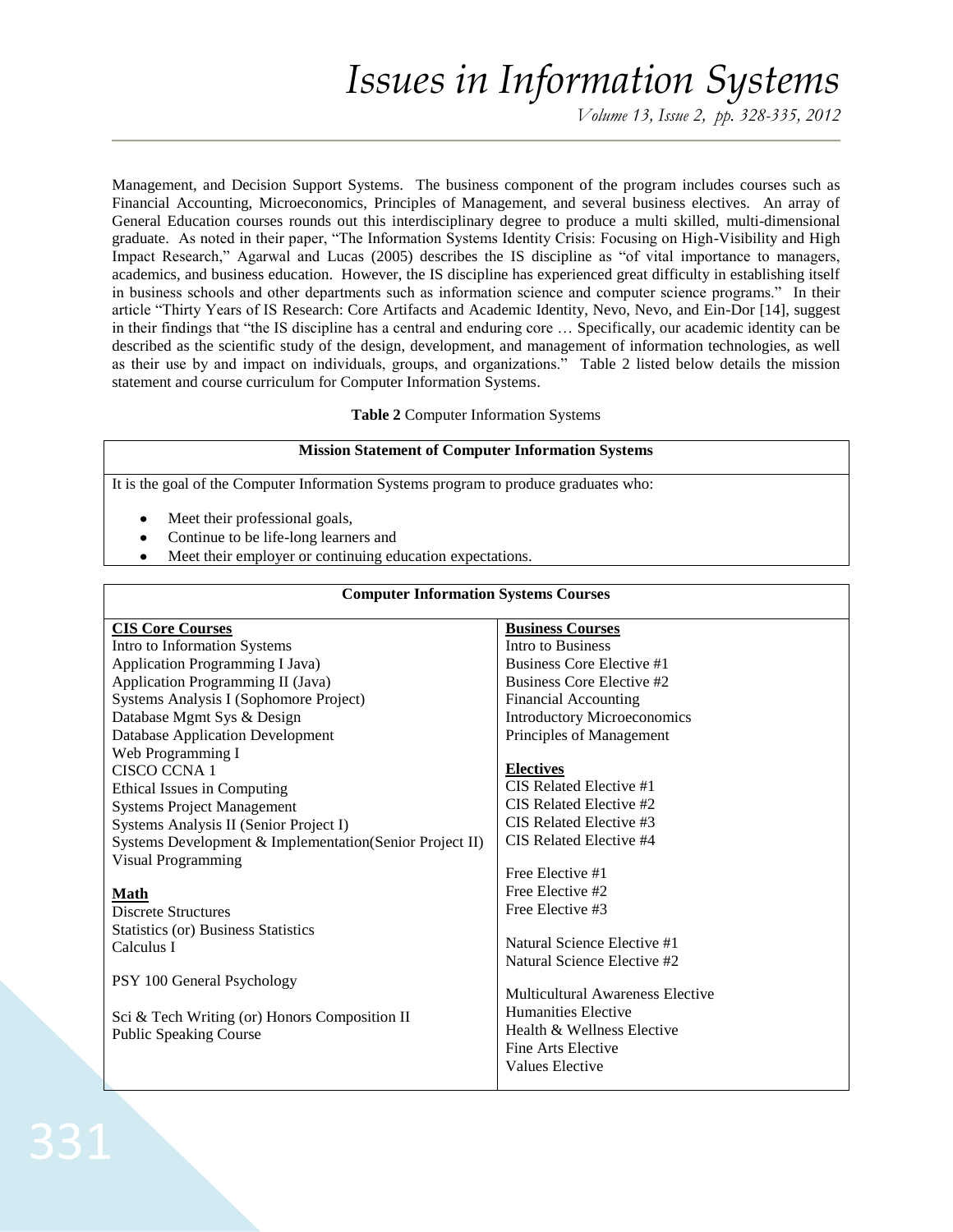*Volume 13, Issue 2, pp. 328-335, 2012*

#### **MANAGEMENT INFORMATION SYSTEMS**

In their paper "A Program for Research on Management Information Systems, Mason and Mitroff [12] noted that "an information system consists of at least one person of a certain psychological type who faces a problem within some organizational context for which he need some evidence to a arrive at a solution and that the evidence is made available to him through some mode of presentation". They continue to note how organization structure relates to niche information systems such as management information systems and how they are used within an organization. Generally, management information systems are based on the hierarchy of strategic planning, management control and operational control. In this context, organizational structure is a reflection of the various levels of problems that exist within an organization and the need to solve those problems through management information systems. As a supporting viewpoint in this theme, it is our belief that management information systems are problem-focused situations that are solved through application systems.

At the case study school, management information system is considered part of a concentration with the Business  $\&$ Economics Department. The department provides all undergraduates with a Bachelor of Science in Business Administration with a supported concentration. The concentrations include Accounting, Economics, Finance, Human Resources, Management, Marketing and Management Information Systems. The Information Technology Management Concentration contains the management information systems area. The curriculum is designed to provide the training and skills necessary to solve diverse business and economic problems. As noted in the university catalog and web site, the concentration specializes in Computer Science (Computer Science and Information Systems) and Management (Management) courses up to 18 credits (six three credit courses) in addition to core business administration courses. Table 3 reflects the required courses for the 18 credits required for the Information Management concentration.

| <b>Course</b>  | <b>Name</b>                                            | <b>Description</b>                                                                                                                                                                                                                                                                                                                                                                                                                                                                                                                                                                                                                                                                           |
|----------------|--------------------------------------------------------|----------------------------------------------------------------------------------------------------------------------------------------------------------------------------------------------------------------------------------------------------------------------------------------------------------------------------------------------------------------------------------------------------------------------------------------------------------------------------------------------------------------------------------------------------------------------------------------------------------------------------------------------------------------------------------------------|
| <b>MGT 373</b> | Computer-Based<br>Management<br>Information<br>Systems | This course provides background and insight into the technical foundations of<br>database management for business professionals. It concentrates on<br>information technology systems that support managerial decision-making. This<br>course illustrates how the field of information technology systems supports<br>customer relationship management and supply chain management. It<br>demonstrates how information systems are developed and applied in solving<br>various business dilemmas. The course stresses the importance of properly<br>managing information technology, locally and globally, to obtain and maintain<br>a competitive advantage in the business world. (3 crs.) |
| <b>MGT 375</b> | Information<br>Technology<br>Ethics                    | The course provides background and insight into the ethical challenges posed<br>by rapidly changing information technology. Students will examine and<br>analyze the issues and controversies that comprise the field of cyber-ethics and<br>cyber-technology. This course illustrates the broad coverage of cyber-ethics<br>since it covers not only the professional, business aspects of information<br>technology ethics, but also the individual, personal aspects of information<br>technology ethics. (3 crs.)                                                                                                                                                                        |
| <b>CSC 120</b> | Problem Solving<br>and Program<br>Constructs           | This course will provide the student with a basic literacy of computers; present<br>problem-solving heuristics and structured programming techniques; present<br>language independent data types, operations, programming constructs and<br>statements; introduce arrays and linked lists; and implement fundamental<br>programs using an appropriate programming language. Prerequisite: High<br>school algebra or equivalent. (3 crs.)                                                                                                                                                                                                                                                     |

#### **Table 3** – Information Management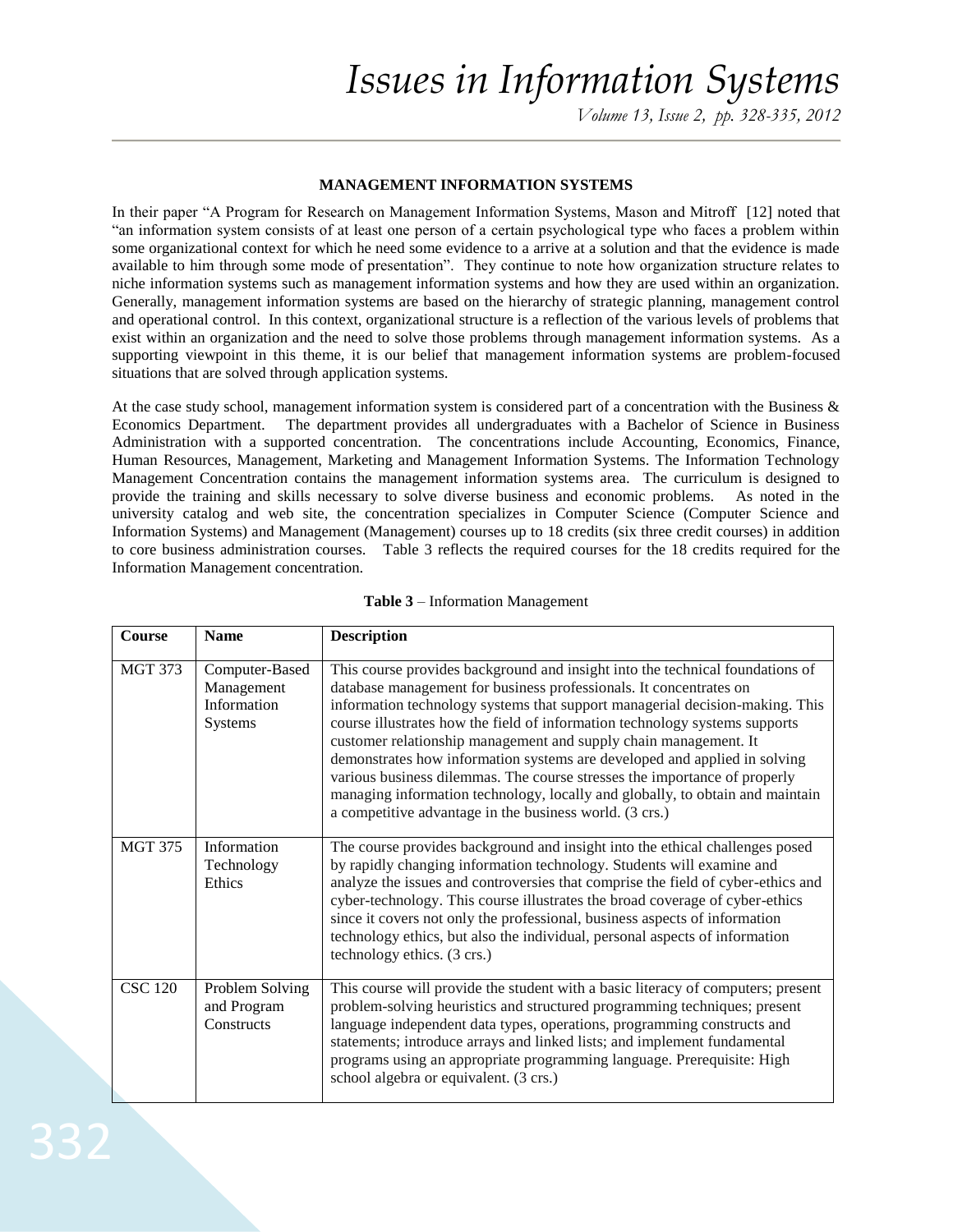*Volume 13, Issue 2, pp. 328-335, 2012*

| <b>CSC 124</b> | Computer<br>Programming I                                | This course builds on CSC 120. It gives the student a thorough understanding<br>of the presently adopted language so that the student will develop the ability to<br>program in the language. Emphasis is placed on efficient software<br>development using structured programming techniques. Students are required<br>to write, test and run programs. Prerequisite: CSC 120 with C- or better. (3<br>crs.)                                                                                                                                                                                                                                                                                                                                                                                                                                                                                                              |
|----------------|----------------------------------------------------------|----------------------------------------------------------------------------------------------------------------------------------------------------------------------------------------------------------------------------------------------------------------------------------------------------------------------------------------------------------------------------------------------------------------------------------------------------------------------------------------------------------------------------------------------------------------------------------------------------------------------------------------------------------------------------------------------------------------------------------------------------------------------------------------------------------------------------------------------------------------------------------------------------------------------------|
| <b>CIS 321</b> | Database<br>Management<br>Systems and<br>Database Design | This introductory course to DBMS (database management systems) provides<br>the student with the theory and practice behind the use of modern DBMS.<br>Database terminology and concepts covered include, but are not limited to, the<br>logical and physical design of databases and the tables within them as<br>determined through the analysis of information needs and modeling, the<br>creation of ERD (entity relationship diagrams) and their translation into<br>relational schemas (logical and physical design), normalization techniques,<br>DDL (data definition language) and SQL (structured query language) for<br>database, table, view and index creation and database performance and<br>optimization. Prerequisites: CIS 299 Systems Analysis I with C- or better or<br>Computer Science junior standing. (3 crs.)                                                                                      |
| <b>CIS 322</b> | Database<br>Application<br>Development                   | Building upon the conceptual understanding of a modern DBMS (database<br>management system) and database and table design concepts gained in CIS<br>321 – Database Management Systems and Database Design, this course<br>provides the student with the practice of applying database technology via the<br>Oracle DBMS to the solution of business and other information-related<br>problems. Experience is provided with database design and implementation<br>based on a thorough analysis of requirements and information modeling. The<br>use of structured query language (SQL) for interaction with a working DBMS<br>for data creation, manipulation and extraction is stressed as well as<br>optimization techniques, such as view creation and indexing. PL/SQL and<br>database triggers are introduced. Prerequisites: CIS 321 Database Management<br>Systems and Database Design with a C- or better. (3 crs.) |

## **STRATEGIC ISSUES OF ORGANIZATIONAL CONSOLIDATION**

The strategic issues of organizational consolidation and impact to faculty and students reflect challenges at various levels. Organizationally, the university has the three areas (Computer Science (CS), Computer Information Systems (CIS) and Management Information Systems (MIS)) housed in two different departments. Computer Science and Computer Information Systems are in the Math, Computer Science and Information Systems Department (M, CS and IS) while the Management Information Systems concentration is within the Business & Economics (B&E) Department. Both departments fall under the Dean College of Science & Technology.

With CIS positioned with CS in a math oriented department, it is our belief that the perception of faculty, both within the department and through the university, is that the CS discipline is more hard skill oriented in the areas of engineering, software design based on mathematical algorithms while the CIS discipline is more soft skill oriented in problem solving and decision making while using some technology based solutions along the way. CS is considered a true science and technically based discipline while CIS is considered a generalist program where people use technology along the way. While that assumption may be true, the culture of the department implies that the CS faculty has the more challenging skill sets needed for success in the marketplace while the CIS faculty do not have the intellectual capacity of the CS and Math faculty. If you look at the hierarchy of empowerment within the department, the organization power is driven primarily through math faculty, then the CS faculty and finally CIS from a standpoint of respect for the faculty's respective discipline. CIS is at the bottom of Maslow's hierarchy of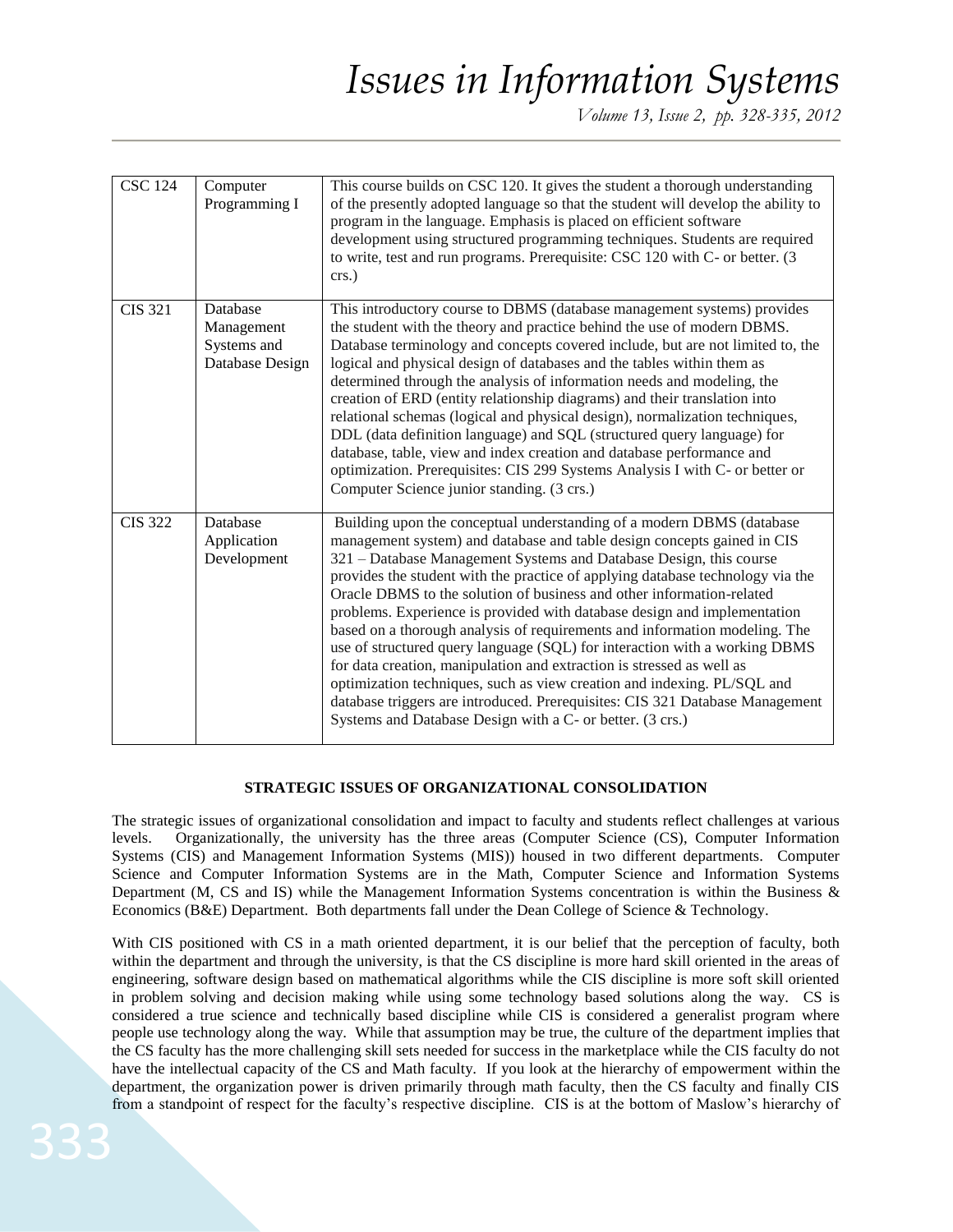organizational empowerment. To support this viewpoint, to date, the department chair position has always been a math faculty member.

With MIS positioned within a business-oriented department, the area is treated as a support concentration that has minimal commitment. There is no full-time faculty member within the 14 members of the department who have the credentials and experience to support the courses in MIS. Adjunct professors teach all of the MIS courses. During the 2011-2012 academic year, a CIS faculty member provided the role of interim chair to the Business & Economics Department. One of the administrative goals for the interim chair was to "build a bridge" between the faculty and CIS program within the Math, Computer Science and Information Systems Department to the faculty and MIS program within Business & Economics. Ongoing discussions between the faculties for both departments reflected an interesting scenario related to programs, disciplines and possible consolidation. While the faculty within CIS was open and interested in possibly merging the two disciplines/programs under one organizational umbrella, the faculty within B&E wanted separation by sharing their viewpoint that CIS faculty and their courses do not reflect the overall business content needed for the B&E area. Their viewpoint was that CIS faculty and their courses are technical in nature while not providing the content and theory needed in business. The CIS faculty found this as an intriguing viewpoint because three of the four CIS faculty had at least 20 years' experience in business before moving in academia, and one CIS faculty member had an M.B.A. to support his academic credentials.

Administratively, the opportunity for consolidation between the two departments deteriorated after further discussions. The B&E department informally negated the consolidation because of their territorial position on not allowing outsiders into their department who did not have the perceived required skill sets and credentials. The Math, Computer Science and Information Systems department informally negated the consolidation because the chair and faculty did not want to lose faculty numbers which would require adjunct faculty to teach CIS related courses that would remain in the department. Also, the department did not want to lose faculty who were considered competent and excellent resources in the areas of teaching, service and scholarship. Lastly, with the union's collective bargaining agreement, an organizational consolidation would need to be approved by both faculties under the existing organizational structure. With both faculties questioning the consolidation, administration at this time decided not to pursue that change.

Another area of observation between the two departments and the three areas relate to the current situation and future opportunities for both faculty and students. With a lack of faculty commitment to the concentration in B&E, it is not surprising to find that during the 2011-2012 academic year, only 11 students were in the MIS concentration from a population of over 850 undergraduate students in the Business & Economic Department. The concentration in not marketed by existing faculty in a committed fashion and tends to exist because of decisions made decades ago. It should be noted that the B&E Department has one of the largest student enrollments on campus, only behind Education College. Their class sizes are normally 75-90 students and they have the highest student/faculty ratio within the College of Science & Technology. Conversely, there is a faculty commitment to the CIS program where the student enrollment numbers have increased from 0 to 71 students since the founding of the program in fall 2005. Student class sizes are 15-25 students where the four faculty members can provide dedicated, one-on-one advisement and mentoring to the CIS students. Senior capstone courses have a capstone of 20 students, so the applied experience is worthwhile for students and faculty for CIS majors. To consider a similar model in B&E would be challenging to provide an applied experience in the classroom where the student numbers can be over 75 students.

#### **CONCLUSIONS**

While the three programs presented above can easily be differentiated; students, employers, and faculty outside of the three programs see the programs as similar, if not the same. Because the programs are different with radically different objectives and purpose, employer expectations and resulting student success will depend on jobs and skill sets matching. It appears that confusion, misinformation and organizational issues and dynamics can lead to this mismatch. One possible solution is to identify the program with labels that would be as descriptive as possible. Programs with the term "Information Systems" in its title appears to have the greatest identity crisis, such as Computer Information Systems within the Math and Computer Science area or Management Information Systems